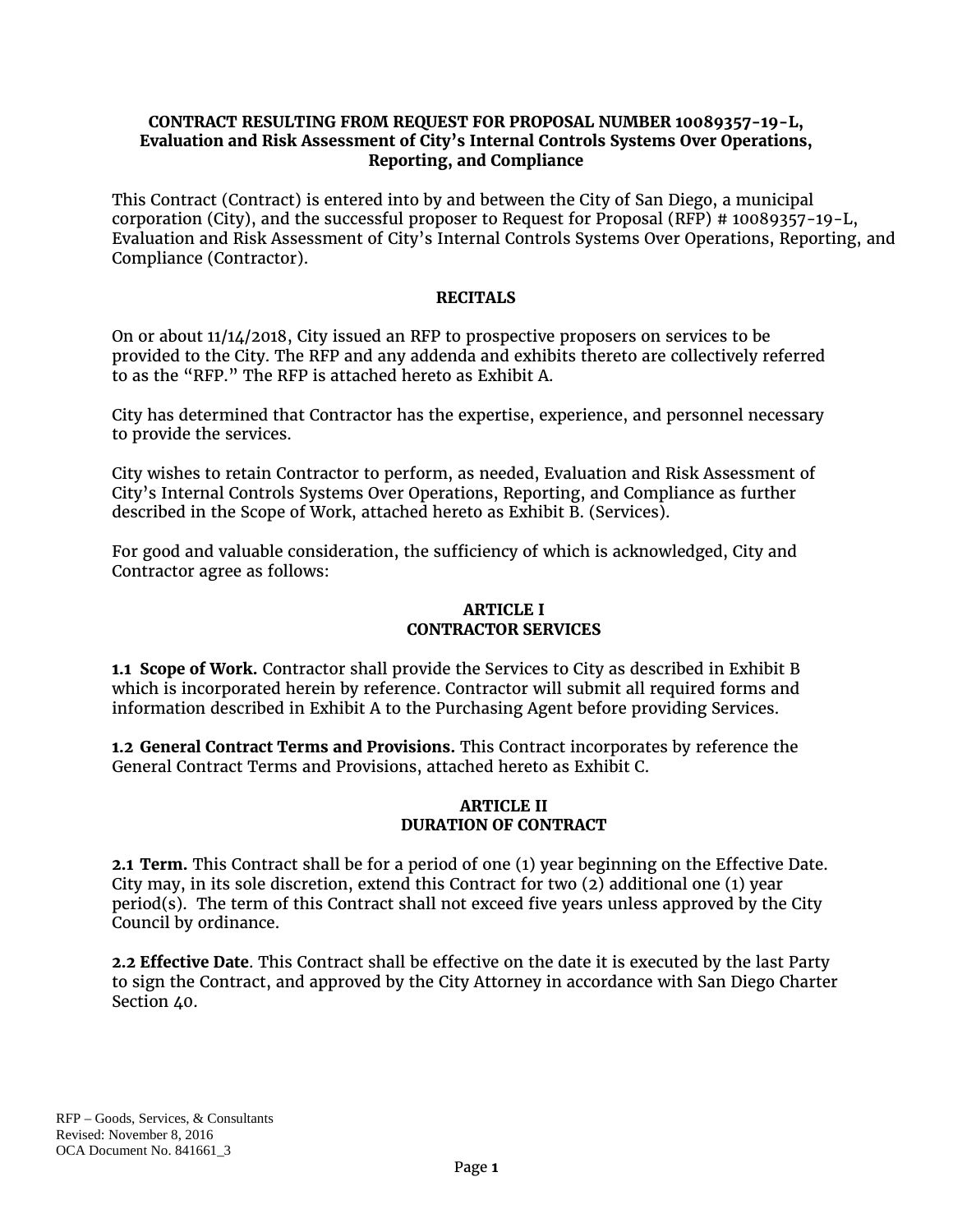### **ARTICLE III COMPENSATION**

**3.1 Amount of Compensation.** City shall pay Contractor for performance of all Services rendered in accordance with this Contract in an amount not to exceed the amount submitted on the pricing pages of the RFP.

# **ARTICLE IV WAGE REQUIREMENTS**

**4.1** Reserved.

### **ARTICLE V CONTRACT DOCUMENTS**

**5.1 Contract Documents.** The following documents comprise the Contract between the City and Contractor: this Contract and all exhibits thereto, the RFP; the Notice to Proceed; and the City's written acceptance of exceptions or clarifications to the RFP, if any.

**5.2 Contract Interpretation.** The Contract Documents completely describe the Services to be provided. Contractor will provide any Services that may reasonably be inferred from the Contract Documents or from prevailing custom or trade usage as being required to produce the intended result whether or not specifically called for or identified in the Contract Documents. Words or phrases which have a well-known technical or construction industry or trade meaning and are used to describe Services will be interpreted in accordance with that meaning unless a definition has been provided in the Contract Documents.

**5.3 Precedence.** In resolving conflicts resulting from errors or discrepancies in any of the Contract Documents, the Parties will use the order of precedence as set forth below. The 1st document has the highest priority. Inconsistent provisions in the Contract Documents that address the same subject, are consistent, and have different degrees of specificity, are not in conflict and the more specific language will control. The order of precedence from highest to lowest is as follows:

- 1<sup>st</sup> Any properly executed written amendment to the Contract
- 2<sup>nd</sup> The Contract
- 3<sup>rd</sup> The RFP and the City's written acceptance of any exceptions or clarifications to the RFP, if any
- 4th Contractor's Pricing

**5.4 Counterparts.** This Contract may be executed in counterparts which, when taken together, shall constitute a single signed original as though all Parties had executed the same page.

**5.5 Public Agencies.** Other public agencies, as defined by California Government Code section 6500, may choose to use the terms of this Contract, subject to Contractor's

RFP – Goods, Services, & Consultants Revised: November 8, 2016 OCA Document No. 841661\_3